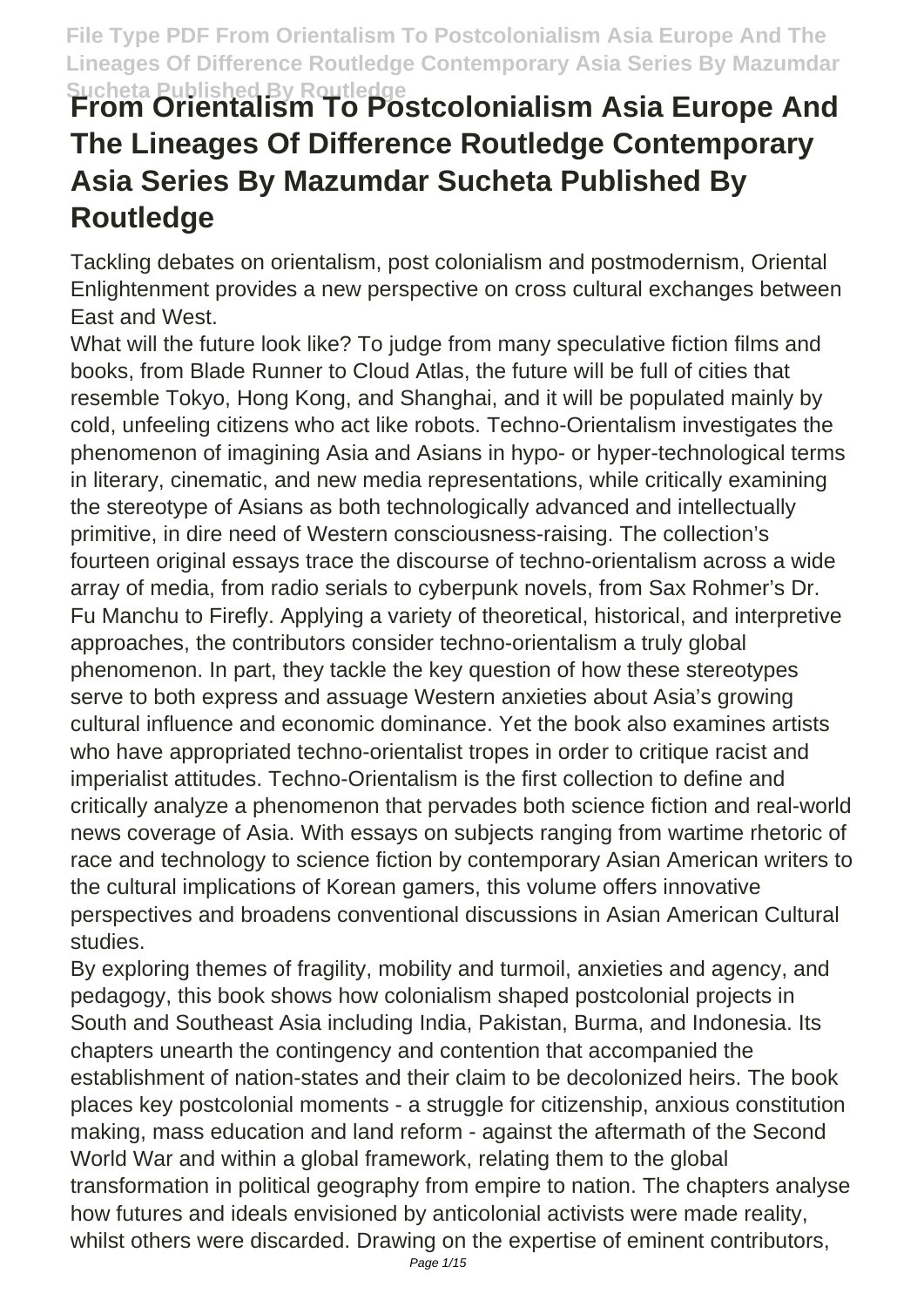**Sucheta Published By Routledge** The Postcolonial Moment in South and Southeast Asia represents the most ground-breaking research on the region.

This book investigates the politics of identity in Asia and explores how different groups of people inside and outside Asia have attempted to relate to the alterity of the places and cultures in the region through various modes (literary and filmic representation, scholarly knowledge, and so on) and at different points in time. Although coming from different perspectives like literary criticism, film studies, geography, cultural history, and political science, the contributors collectively argue that Asian otherness is more than the dialectical interplay between the Western self and one of its many others, and more than just the Orientalist discourse writ large. Rather, they demonstrate the existence of multiple levels of inter-Asian and intercultural contact and consciousness that both subvert as much as they consolidate the dominant 'Western Core-Asian periphery' framework that structures what the mainstream assumes to be knowledge of Asia. With chapters covering a wealth of topics from Korea and its Cold War history, to Australia's Asian identity crisis, this book will be of huge interest to anyone interested in critical Asian studies, Asian ethnicity, postcolonialism and Asia cultural studies. Leong Yew is an Assistant Professor in the University Scholars Programme, National University of Singapore. He is the author of The Disjunctive Empire of International Relations (2003).

Postcolonialism is a book that examines the influence of postcolonial theory in critical geographical thought and scholarship. Aimed at advanced-level students and researchers, the book is a lively, stimulating and relevant introduction to 'postcolonial geography' that elaborates on the critical interventions in social, cultural and political life this important subfield is poised to make. The book is structured around three intersecting parts – Spaces, 'Identity'/hybridity, Knowledge – that broadly follow the trajectory of postcolonial studies since the late 1970s. It comprises ten main chapters, each of which is situated at the intersections of postcolonialism and critical human geography. In doing so, Postcolonialism develops three key arguments. First, that postcolonialism is best conceived as an intellectually creative and practical set of methodologies or approaches for critically engaging existing manifestations of power and exclusion in everyday life and in taken-as-given spaces. Second, that postcolonialism is, at its core, concerned with the politics of representation, both in terms of how people and space are represented, but also the politics surrounding who is able to represent themselves and on what/whose terms. Third, the book argues that postcolonialism itself is an inherently geographical intellectual enterprise, despite its origins in literary theory. In developing these arguments and addressing a series of relevant and international case studies and examples throughout, Postcolonialism not only demonstrates the importance of postcolonial theory to the contemporary critical geographical imagination. It also argues that geographers have much to offer to continued theorizations and workings of postcolonial theory, politics and intellectual debates going forward. This is a book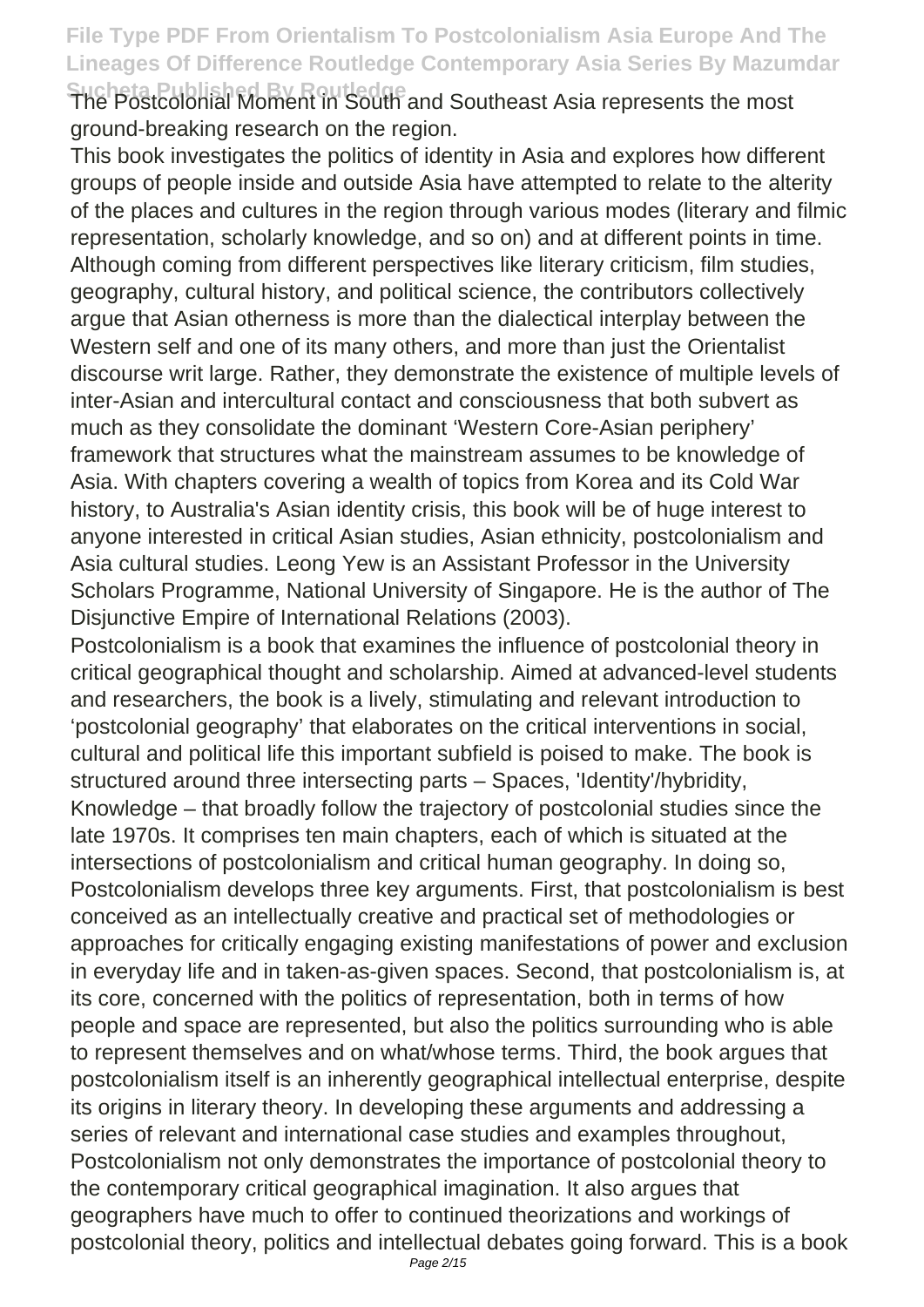**Sucheta Published By Routledge** that brings critical analyses of the continued and omnipresent legacies of colonialism and imperialism to the heart of human geography, but also one that returns an avowedly critical geographical disposition to the core of interdisciplinary postcolonial studies.

Why, for centuries, have the West and the world continuously produced China knowledge that deviates from Chinese realities? Why, since the mid-nineteenth century, have Chinese intellectuals oscillated between commendation and condemnation of their own culture, and between fetishization and demonization of all things Western? And why have some of the world's wisest thinkers expressed opinions on Chinese culture, which are simply wrong? In order to answer these questions, this book explores the process of knowledge production about China and the Chinese civilization and in turn, provides a critique of the ways in which this knowledge is formed. Ming Dong Gu argues that the misperceptions and misinterpretations surrounding China and the Chinese civilisation do not simply come from misinformation, biases, prejudices, or political interference, but follow certain taken-for-granted principles that have evolved into a cultural unconscious. Indeed, Gu argues that the conflicting accounts in China-West studies are the inevitable outcome of this cultural unconscious which constitutes the inner logic of a comprehensive knowledge system which he terms 'Sinologism'. This book explores Sinologism's origin, development, characteristics, and inner logic, and critiques its manifestations in the writings of Chinese, Western, and non-Western thinkers and scholars, including Montesquieu, Herder, Hegel, Marx, Weber, Russell, Pound, Wang Guowei, Guo Moruo, Gu Jiegang, Wen Yiduo, and many others in diverse disciplines from arts and humanities to social sciences. In doing so, Gu demonstrates why the existing critical models are inadequate for Chinese materials and makes an attempt to construct an alternative theory to Orientalism and postcolonialism for China-West studies and cross-cultural studies. Sinologismcrosses over the subjects of history, thought, literature, language, art, archaeology, religion, aesthetics and cultural theory, and will appeal to students and scholars of East-West studies with a particular focus on China, as well as those interested in cultural theory more broadly.

A novel of Paris in the 1930s from the eyes of the Vietnamese cook employed by Gertrude Stein and Alice B. Toklas, by the author of The Sweetest Fruits. Viewing his famous mesdames and their entourage from the kitchen of their rue de Fleurus home, Binh observes their domestic entanglements while seeking his own place in the world. In a mesmerizing tale of yearning and betrayal, Monique Truong explores Paris from the salons of its artists to the dark nightlife of its outsiders and exiles. She takes us back to Binh's youthful servitude in Saigon under colonial rule, to his life as a galley hand at sea, to his brief, fateful encounters in Paris with Paul Robeson and the young Ho Chi Minh. Winner of the New York Public Library Young Lions Fiction Award A Best Book of the Year: New York Times, Village Voice, Seattle Times, Miami Herald, San Jose Mercury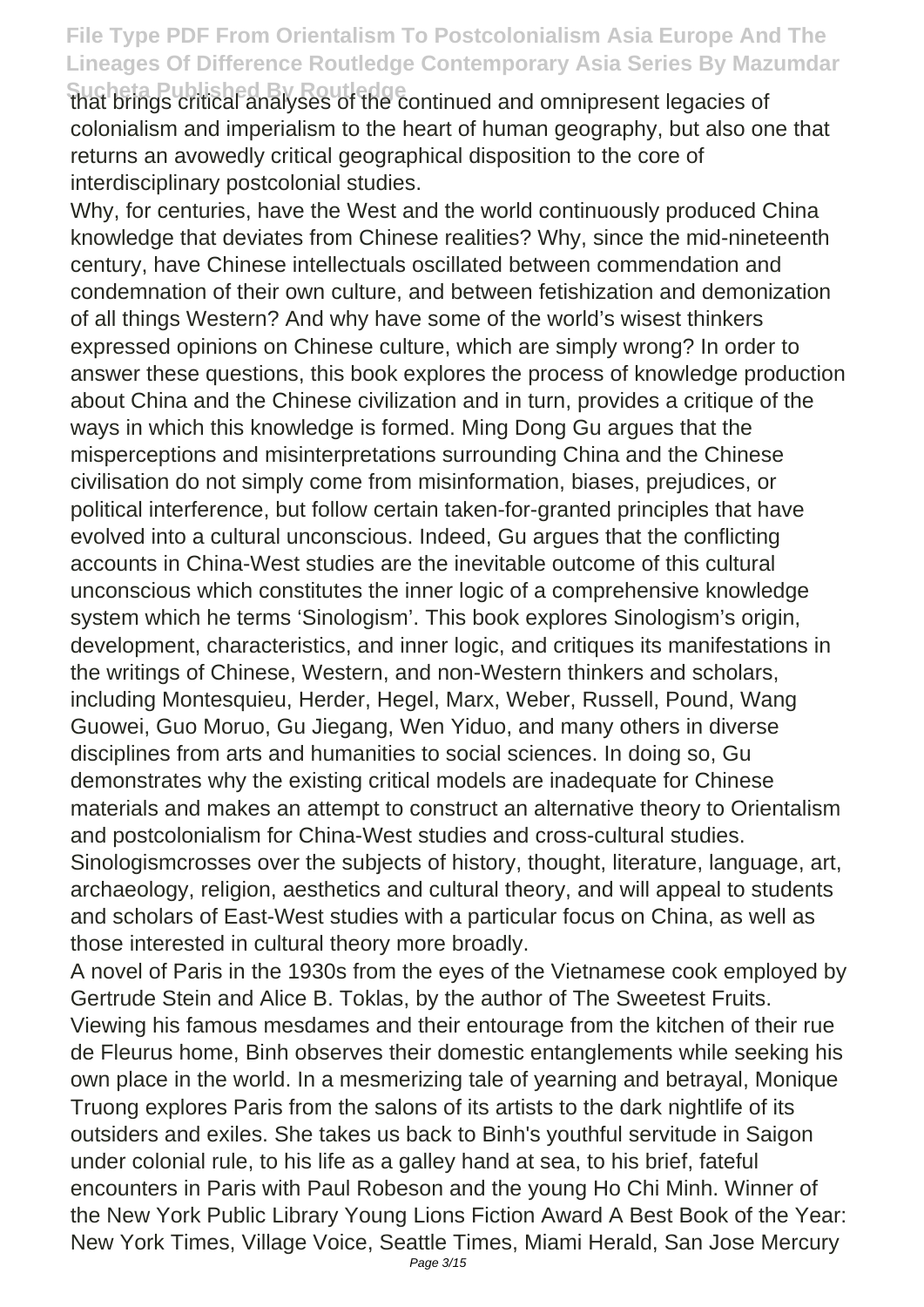Sucheta Published By Routledge<br>News, and others "An irresistible, scrupulously engineered confection that weaves together history, art, and human nature…a veritable feast."—Los Angeles Times "A debut novel of pungent sensuousness and intricate, inspired imagination…a marvelous tale."—Elle "Addictive…Deliciously written…Both eloquent and original."—Entertainment Weekly "A mesmerizing narrative voice, an insider's view of a fabled literary household and the slow revelation of heartbreaking secrets contribute to the visceral impact of this first novel."—Publishers Weekly, starred review

The volume contributes a postcolonial perspective to such topics as textual production, commentarial writings and translations in colonial times, and then moves on to inspect Eurocentric notions embedded in current western biblical interpretation especially in projects such as "Jesus Research." It also contains an overview of and introduction to one of the most challenging and controversial theories of our time, postcolonialism--a theory that gives mediation and representation to Third World people. Though long established in cultural studies, postcolonial theory has not previously been seriously applied to Asian biblical interpretation.

Contemporary Asia is a diverse and sweeping region throughout which traumatic legacies of colonialism persist as military regimes and dictatorships have produced untold human suffering. Countless losses of life have been caused by disease, revolution, civil war, and genocide from the distant past into the 21st century. A global pandemic, natural catastrophes, closed borders, and acute xenophobia render existing social and political tensions even more volatile today. As such, two critical imperatives of Memory, Trauma, Asia are to re-think established insights of memory and trauma theory and to enrich trauma studies with diverse Asian texts for critically analyzing literary and cultural representations of Asia and its global diasporas. This volume broadens the scope of memory and trauma studies by prompting and dialogically meditating on the following questions: Is memory always a reliable register of the past? Is trauma a concept that translates across cultures? Can pain and affect have global applicability and utility for literary and cultural analysis? Do the approaches and perspectives generated by literary and cultural texts hold purchase for social, political, and historical interventions in the 21st century? How are Asians subject to orientalist lenses that warrant foreclosure of empathy and humanity? How do inter-ethnic racism, inter-Asian classism, queerphobia, sexism, misogynoir, and systemic xenophobia continue to impact Asian people and culture? By critically meditating on whether existing concepts of memory and trauma accurately address the histories, present states, and futures of the non-Occidental world, this volume unites perspectives on both dominant and marginalized sites of the broader Asian continent. Contributors explore the complex and surprising intersections of literature, history, ethics, affect, and social justice across the region through its wide-ranging but comparative focus on geo-political sites across East, South, and Southeast Asia, and on Asian diasporas in Australia and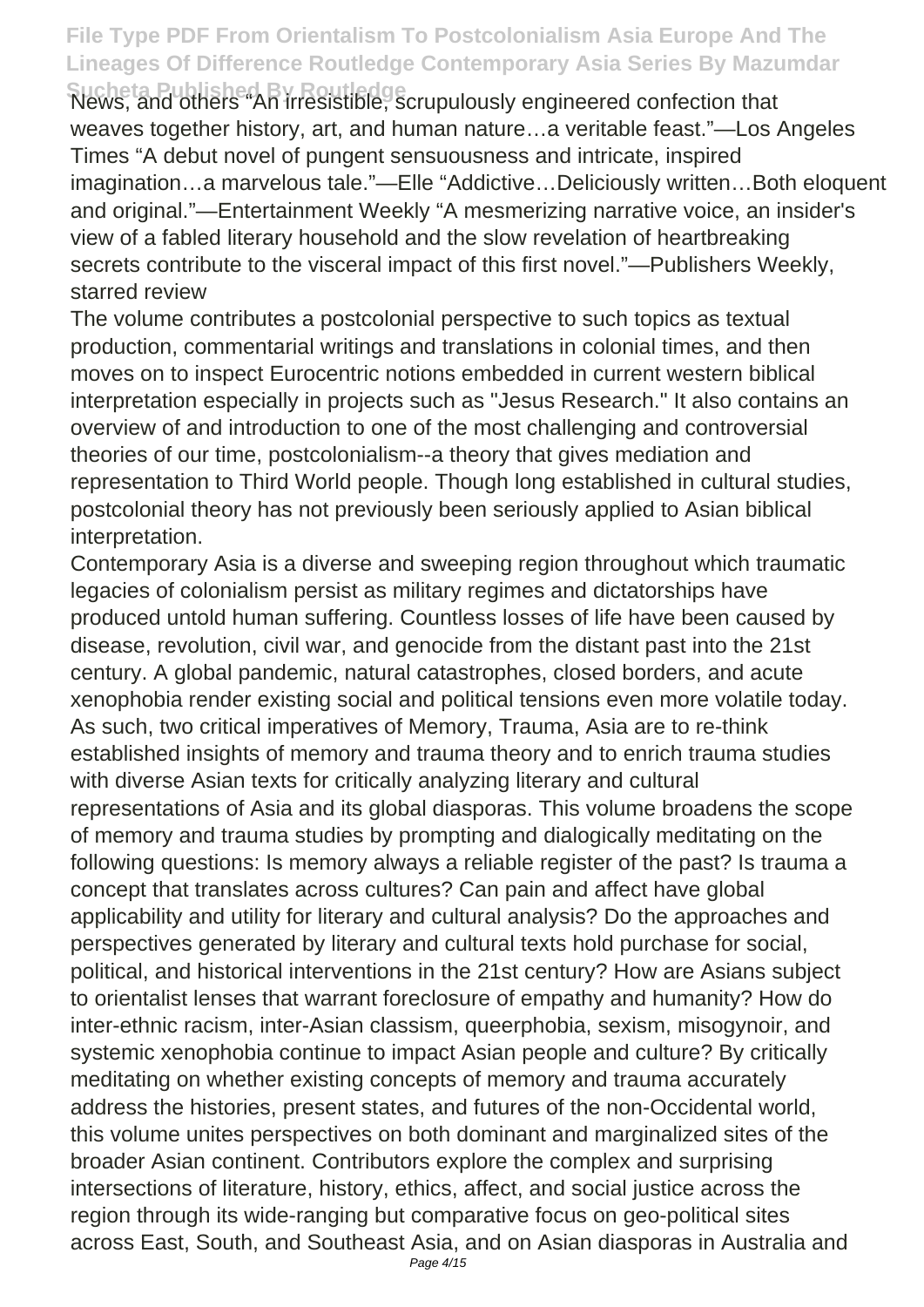**Sucheta Published By Routledge** the USA. This volume is thus the first of its kind to argue for a comparative methodology in memory and trauma studies that centers Asia rather than pushing it to the periphery of the Occident. It will appeal to scholars, students, teachers, and readers interested in memory and trauma studies, comparative Asian studies, diaspora and postcolonial studies, global studies, and women, gender, and sexuality studies in the 21st century.

This book provides an introduction to theological thought on the Asian continent. It is ecumenical in scope with emphasis on the contemporary concerns within Asian theology and some attention to the development of these theologies. Regional and subject specialists will capture the ongoing conversation on Asian theology, incorporating new emphases, thrusts and trends, thus making the book a fresh and engaging introduction to Christian theology in Asia.

Although there is no universally accepted definition of the term "land grabbing", ordinary people whose livelihoods are adversely affected by land grabbing know exactly what it is. It involves the physical capture and control of land and homes, including the usurpation of the power to decide how and when these will be used and for what purposes – with little or no prior consultation or compensation to the displaced communities. This thought-provoking book defines land grabbing, and examines aspects of the land grabs phenomenon in seven Asian countries, researched and written by country-specific legal scholars. The book provides unique perspectives on how and why land grabbing is practised in China, India, Pakistan, Cambodia, Malaysia, Myanmar and Indonesia, and explores the surprising role that law plays in facilitating and legitimizing land grabs in each country. In contrast to most of the literature which law focuses on foreign investors' rights under international law, here the focus is on domestic laws and legal infrastructures. Finding that Asian States need to move beyond existing regimes that govern land to a regime that encourages more equitable land rights allocation and protection of stakeholders' rights, the book urges further research in the nexus between the use of law to facilitate development. Land Grabs in Asia is the first book to explore land grabbing in multiple jurisdictions in Asia. As such, it will appeal to students and scholars of law and development, law and society, and international relations, as well as being essential reading for development policy-makers and government ministers.

World literature advocates have promised to move humanistic study beyond postcolonial theory and antiquated paradigms of national literary traditions. Aamir Mufti scrutinizes these claims and critiques the continuing dominance of English as both a literary language and the undisputed cultural system of global capitalism.

The Oxford Handbook of Postcolonial Studies provides a comprehensive overview of the latest scholarship in postcolonial studies, while also considering possible future developments in the field. Original chapters written by a worldwide team of contritbuors are organised into five cross-referenced sections, 'The Imperial Past', 'The Colonial Present', 'Theory and Practice', 'Across the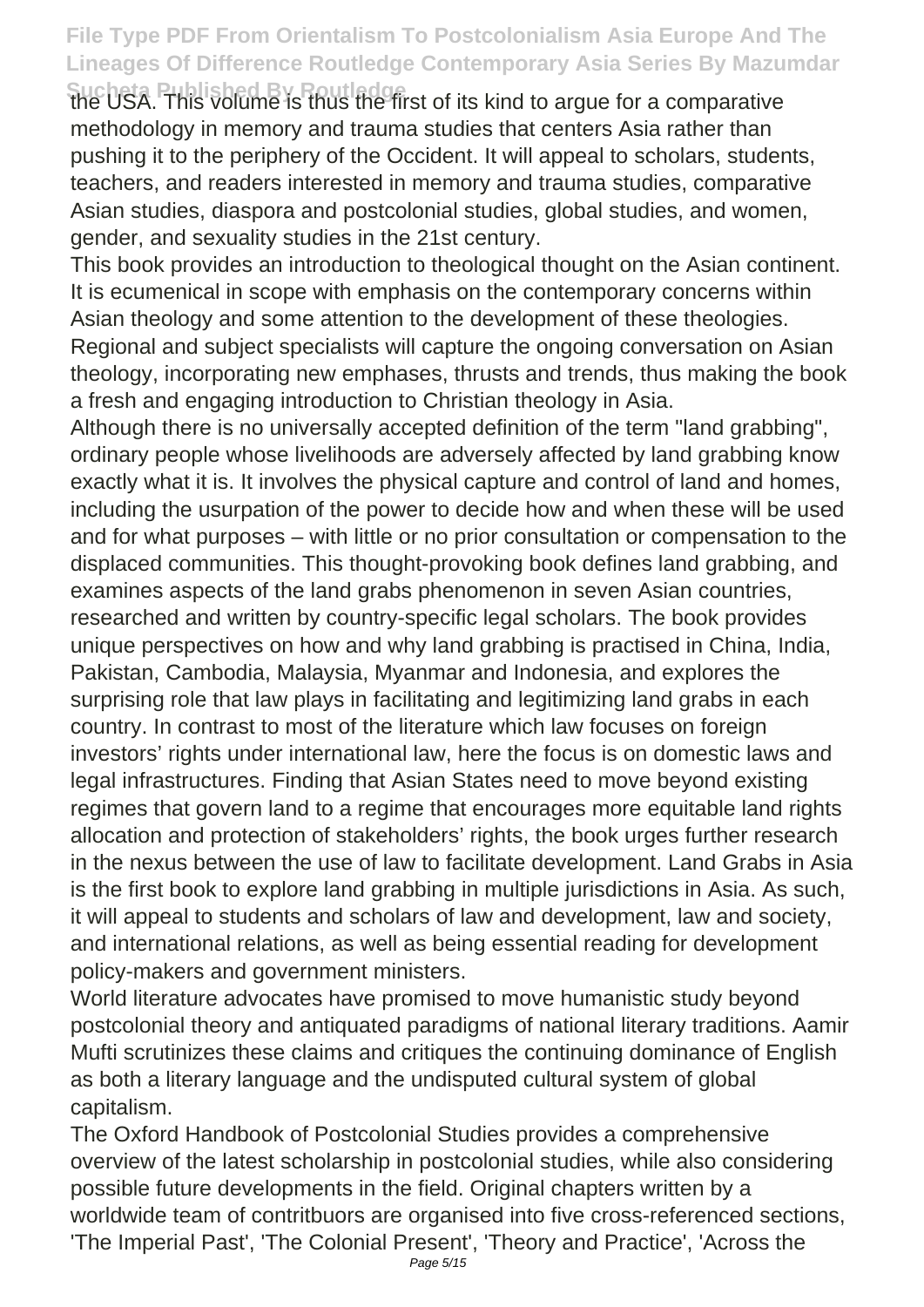Sucheta Published By Routledge.<br>Disciplines', and 'Across the World'. The chapters offer both country-specific and comparative approaches to current issues, offering a wide range of new and interesting perspectives. The Handbook reflects the increasingly multidisciplinary nature of postcolonial studies and reiterates its continuing relevance to the study of both the colonial past, in its multiple manifestations, and the contemporary globalized world. Taken together, these essays, the dialogues they pursue, and the editorial comments that surround them constitute nothing less than a blueprint for the future of a much-contested but intellectually vibrant and politically engaged field.

Over the past fifteen years Northeast Asia has witnessed growing intraregional exchanges and interactions, especially in the realms of culture and economy. Still, the region cannot escape from the burden of history. This book examines the formation of historical memory in four Northeast Asian societies (China, Japan, South Korea, and Taiwan) and the United States focusing on the period from the beginning of the Sino-Japanese war in 1931 until the formal conclusion of the Pacific War with the San Francisco Peace Treaty of 1951. The contributors analyse the recent efforts of Korean, Japanese, and Chinese scholars to write a 'common history' of Northeast Asia and question the underlying motivations for their efforts and subsequent achievements. In doing so, they contend that the greatest obstacle to reconciliation in Northeast Asia lies in the existence of divided, and often conflicting, historical memories. The book argues that a more fruitful approach lies in understanding how historical memory has evolved in each country and been incorporated into respective master narratives. Through uncovering the existence of different master narratives, it is hoped, citizens will develop a more self-critical, self-reflective approach to their own history and that such an introspective effort has the potential to lay the foundation for greater selfand mutual understanding and eventual historical reconciliation in the region. This book will be essential reading for students and scholars of Asian history, Asian education and international relations in East Asia.

This book explores the ways in which colonial administrators constructed knowledge about the society and culture of India and the processes through which that knowledge has shaped past and present Indian reality.

In The Postcolonial Orient, Vasant Kaiwar analyses the formation of postcolonial studies around the 1989 moment of world history, shows its limitations via an engagement with Marxism, and provides an alternative, enriched account of interpretive possibilities inherent in the moment.

Across East Asia, intra-regional migration is more prevalent than inter-regional movements, and the region's diverse histories, geopolitics, economic development, ethnic communities, and natural environments make it an excellent case study for examining the relationship between irregular migration and human security. Irregular migration can be broadly defined as people's mobility that is unauthorised or forced, and this book expands on the existing migration-security nexus by moving away from the traditional state security lens, and instead, shifting the focus to human security. With in-depth empirical country case studies from the region, including China, Japan, North Korea, the Philippines, Burma/Myanmar, Cambodia,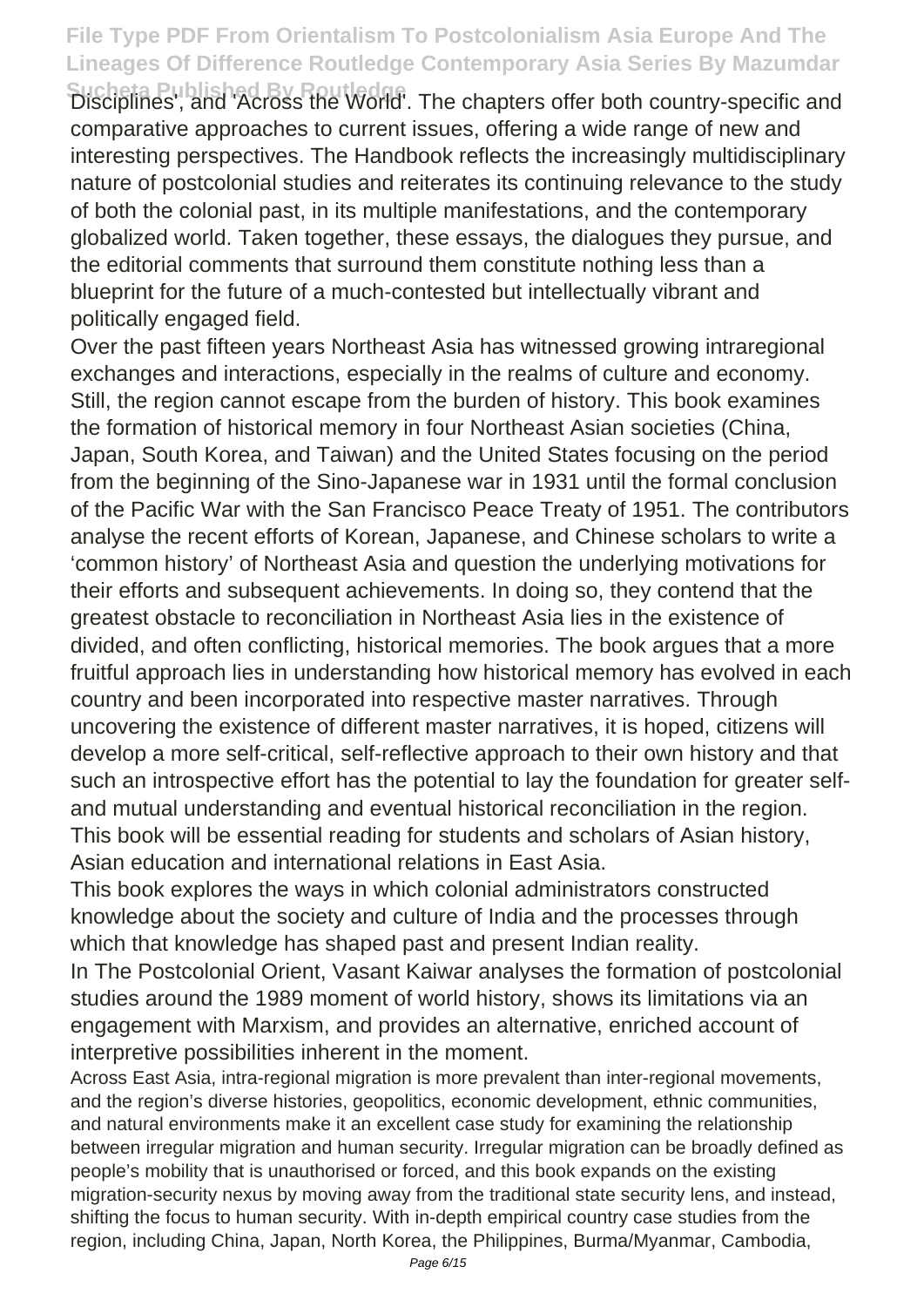**Strailand and Singapore, the contributors to this book develop a human security approach to** the study of irregular migration. In cases of irregular migration, such as undocumented labour migrants, asylum seekers, internally displaced people, trafficked persons, and smuggled people, human security is the cause and/or effect of migration in both sending and receiving countries. By adopting a human security lens, the chapters provide striking insights into the motivations, vulnerabilities and insecurities of migrants; the risks, dangers and illegality they are exposed to during their journeys; as well as the potential or imagined threats they pose to the new host countries. This multidisciplinary book is based on extensive fieldwork and interviews with migrants, aid workers, NGO activists and immigration officers. As such, it will appeal to students and scholars of Asian politics and security, as well as those with interests in international relations, social policy, law, geography and migration.

Antinomies of Modernity asserts that concepts of race, Orient, and nation have been crucial to efforts across the world to create a sense of place, belonging, and solidarity in the midst of the radical discontinuities wrought by global capitalism. Emphasizing the continued salience at the beginning of the twenty-first century of these supposedly nineteenth-century ideas, the essays in this volume stress the importance of tracking the dynamic ways that race, Orient, and nation have been reworked and used over time and in particular geographic locations. Drawing on archival sources and fieldwork, the contributors explore aspects of modernity within societies of South Asia, the Middle East, and Africa. Whether considering how European ideas of Orientalism became foundational myths of Indian nationalism; how racial caste systems between blacks, South Asians, and whites operate in post-apartheid South Africa; or how Indian immigrants to the United States negotiate their identities, these essays demonstrate that the contours of cultural and identity politics did not simply originate in metropolitan centers and get adopted wholesale in the colonies. Colonial and postcolonial modernisms have emerged via the active appropriation of, or resistance to, far-reaching European ideas. Over time, Orientalism and nationalist and racialized knowledges become indigenized and acquire, for all practical purposes, a completely "Third World" patina. Antinomies of Modernity shows that people do make history, constrained in part by political-economic realities and in part by the categories they marshal in doing so. Contributors. Neville Alexander, Andrew Barnes, Vasant Kaiwar, Sucheta Mazumdar, Minoo Moallem, Mohamad Tavakoli-Targhi, A. R. Venkatachalapathy, Michael O. West

The Ambiguous Allure of the West examines the impact of Western imperialism on Thai cultural development from the 1850s to the present and highlights the value of postcolonial analysis for studying the ambiguities, inventions, and accommodations with the West that continue to enrich Thai culture. Since the mid-nineteenth century, Thais have adopted and adapted aspects of Western culture and practice in an ongoing relationship that may be characterized as semicolonial. As they have done so, the notions of what constitutes "Thainess" have been inflected by Western influence in complex and ambiguous ways, producing nuanced, hybridized Thai identities.The Ambiguous Allure of the West brings together Thai and Western scholars of history, anthropology, film, and literary and cultural studies to analyze how the protean Thai self has been shaped by the traces of the colonial Western Other. Thus, the book draws the study of Siam/Thailand into the critical field of postcolonial theory, expanding the potential of Thai Studies to contribute to wider debates in the region and in the disciplines of cultural studies and critical theory. The chapters in this book present the first sustained dialogue between Thai cultural studies and postcolonial analysis.By clarifying the distinctive position of semicolonial societies such as Thailand in the Westerndominated world order, this book bridges and integrates studies of former colonies with studies of the Asian societies that retained their political independence while being economically and culturally subordinated to Euro-American power.

This book argues that there is a new, Sinological form of orientalism at work in the world. It has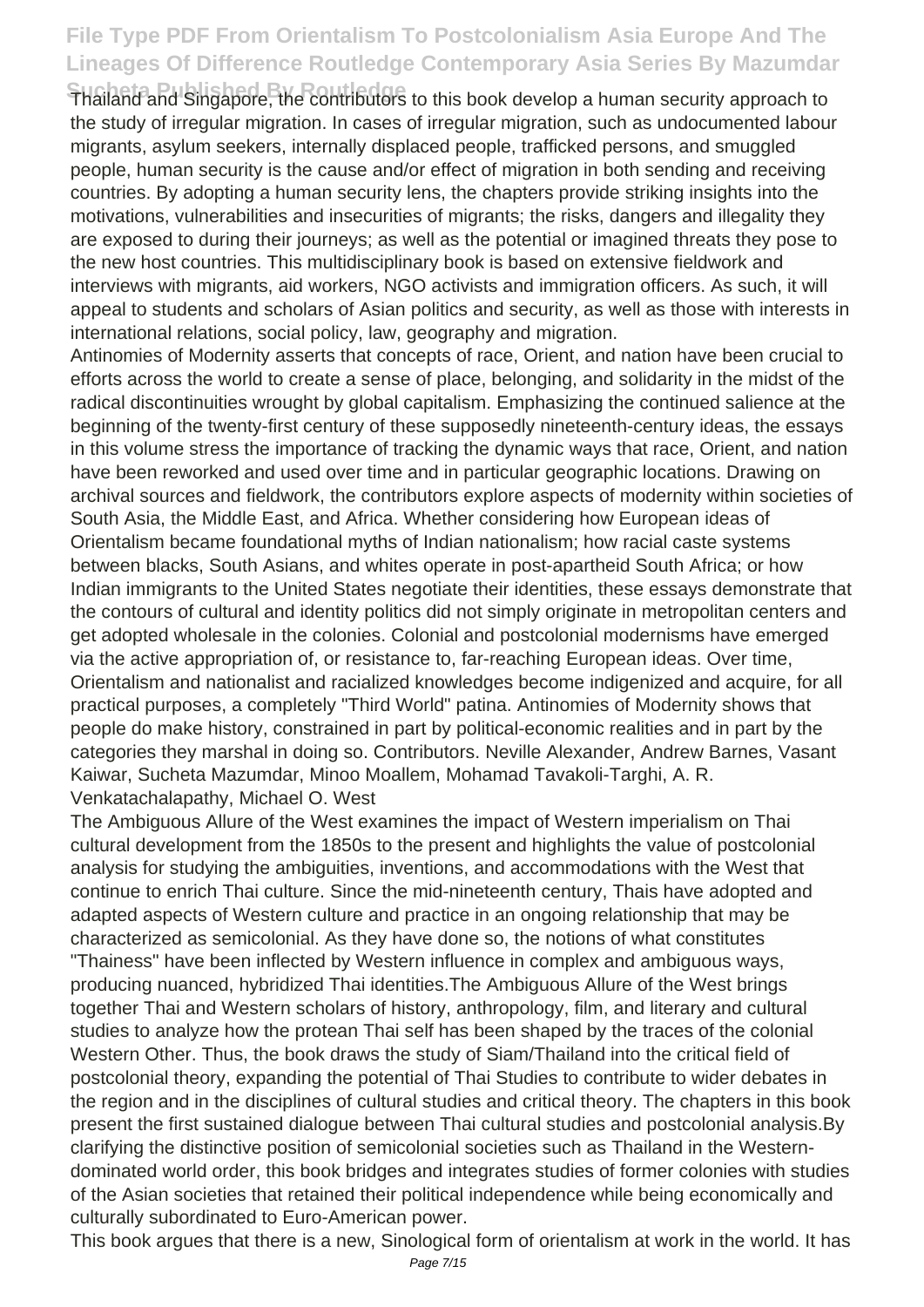Shifted from a logic of 'essential difference' to one of 'sameness' or general equivalence. "China" is now in a halting but inevitable process of becoming-the-same as the USA and the West. Orientalism is now closer to the cultural logic of capitalism, even as it shows the afterlives of colonial discourse. This shift reflects our era of increasing globalization; the migration of orientalism to area studies and the pax Americana; the liberal triumph at the "end" of history and the demonization of Maoism; an ever closer Sino-West relationship; and the overlapping of anti-communist and colonial discourses. To make the case for this reconstitution of orientalism, this work offers an inter-disciplinary analysis of the China field broadly defined. Vukovich takes on specialist work on the politics, governance, and history of the Mao and reform eras, from the Great Leap Forward to Tiananmen, 1989; the Western study of Chinese film; recent work in critical theory which turns on 'the China-reference"; and other global texts about or from China. Through extensive analysis, the production of Sinological knowledge is shown to be of a piece with Western global intellectual political culture. This work will be of great interest to scholars of Asian, postcolonial and cultural studies.

Since 1974, when the current wave of democratisation began, the movement towards democracy in Asia has remained limited. Many countries in Asia, in fact, are not making a decisive move towards democracy, and find themselves struggling with the challenges of democratic consolidation and governance. Focusing on Indonesia, Thailand and Korea, this book analyses why democratisation is so difficult in Asia. The book investigates the dynamics by which citizens embrace democratic rule and reject authoritarianism, and also compares these dynamics with those of consolidating democracies around the world. The book looks at the forces that affect the emergence and stability of democracy, such as elite interactions, economic development and popular attitudes as beliefs and perceptions about the legitimacy of political systems have long been recognised as some of the most critical influences on regime change. The book also discusses what it is about the nature of public opinion and the processes of day-to-day democratic participation that have made these countries vulnerable to repeated crises of legitimacy. Using Indonesia, Korea, and Thailand as case studies, this book highlights the uniqueness of the Asia's path to democracy, and shows both the challenges and opportunities in getting there. The book will be of interest to students and scholars of Asian Politics, Comparative Politics and International Studies.

In these two monographs, first presented as part of the Frank H. Golay Memorial Lecture series sponsored by the Southeast Asia Program at Cornell University, Craig J. Reynolds and Ruth McVey each review Southeast Asian Studies as an academic enterprise and offer their proposals for adapting and revitalizing the academy's approach to Southeast Asia in particular and area studies generally.

Orientalism and Religion offers us a timely discussion of the implications of contemporary postcolonial theory for the study of religion. Richard King examines the way in which notions such as mysticism, religion, Hinduism and Buddhism are taken for granted. He shows us how religion needs to be reinterpreted along the lines of cultural studies. Drawing on a variety of post-structuralist and post-colonial thinkers, such as Foucault, Gadamer, Said, and Spivak, King provides us with a challenging series of reflections on the nature of Religious Studies and Indology.

Energy is crucial to the functioning of any human society and central to understanding East Asia's 'economic miracle'. The region's rapid development over the last few decades has been inherently energy-intensive and the impact on global energy security, climate change and the twenty-first-century global system generally is now very significant and will become more so over foreseeable years and decades to come. The region is already the world's largest energy consumer and greenhouse gas emitter, so establishing cleaner energy systems in East Asia is both a regional and global challenge, and renewable energy has a critically important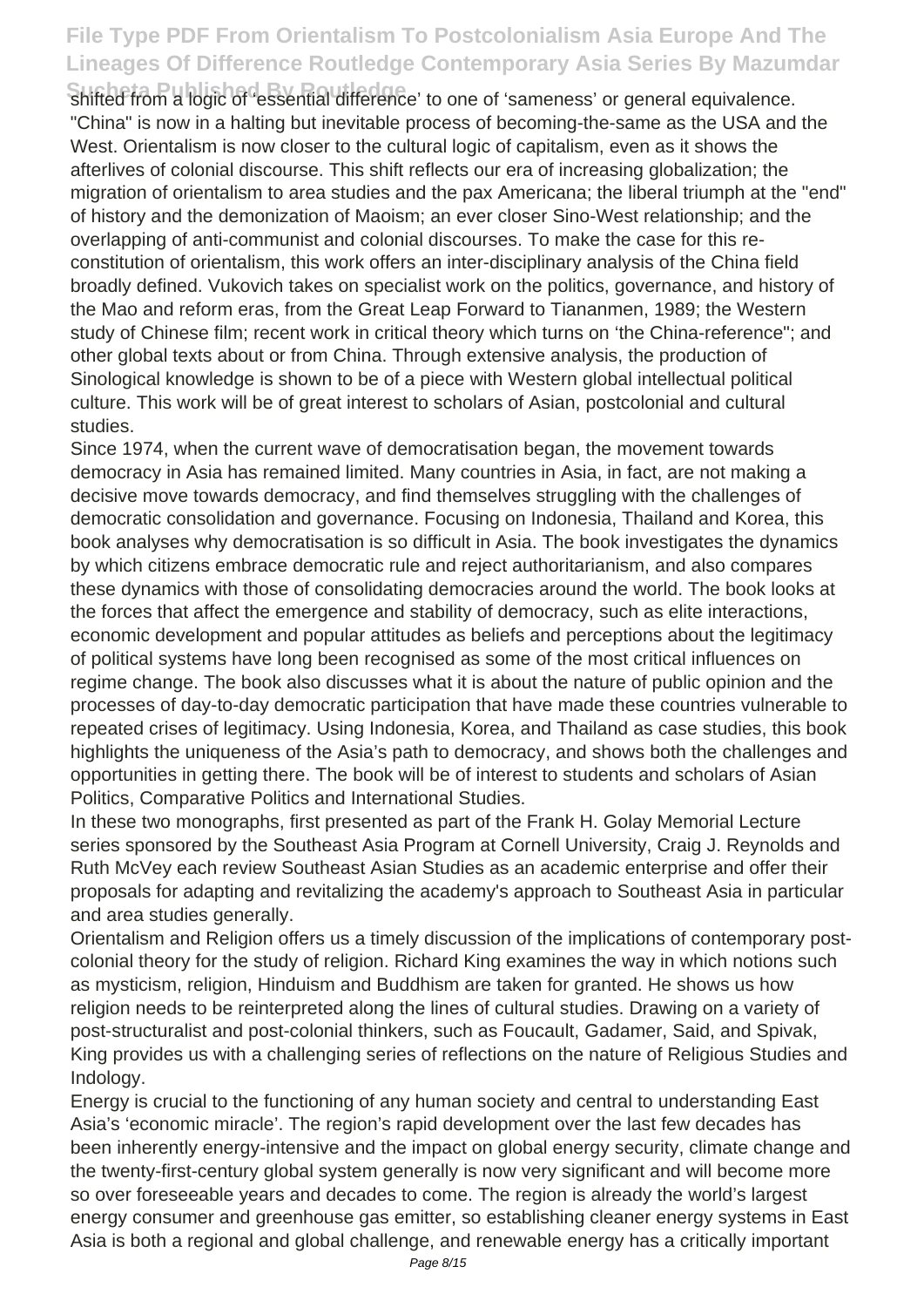**Sucheta Published By Routledge** part to play in meeting it. This book presents a comprehensive study of renewable energy development in East Asia. It begins by examining renewable energy development in global and historic contexts, and situates East Asia's position in the recent worldwide expansion of renewables. This same approach is applied on sector-specific chapter studies on wind, solar, hydropower, geothermal, ocean (wave and tidal) and bioenergy, and to general trends in renewable energy policy. Governments play a critical role in promoting renewables and their contribution to tackling climate change and other environmental challenges. Christopher M. Dent argues this is particularly relevant to East Asia, where state capacity practice has been increasingly allied to ecological modernisation thinking to form what he calls 'new developmentalism', the principal foundation on which renewables have developed in the region as well as how East Asia's low carbon development is being generally promoted. Renewable Energy in East Asia will be of huge interest to students and scholars of Asian studies, economics, political economy, energy studies, business, development, international relations and environmental studies. It will also appeal to researchers working on the subject matter in government, business, international organisations, think tanks and civil society organisations.

This volume is a festschrift for Damodar Ramaji SarDesai (b. 1931), Professor Emeritus of History at the University of California, Los Angeles (UCLA) where all of the contributors received their Ph.D as did SarDesai himself. His work for over fifty years at UCLA has been an inspiration to generations of students, and he has made major contributions to the world of learning, and in his chosen areas of specialization of India, especially its foreign policy with regard to Southeast Asia, imperialism and the history of the modern European empires; and Southeast Asia. He has served as Chair of the History Department at UCLA as well as Bombay University and President of the Asiatic Society of Bombay. The volume includes a biographical introduction and a bibliographic essay on SarDesai's major writings and contains new and cutting-edge essays on the design of imperial Vijayanagara; famine policy in colonial India and how European imperialist policies created, or exacerbated the impact of, famines; the relatively unknown chapter of 'Chinese Gordon's' brief Indian career; reflections on the Tamil humanist A. Madhaviah, a man ahead of his time; nationalism and the career of industrialist G.D. Birla, Gandhi's friend; the 'Chindia Problematic'—India and China relations; the state of Philippine historiography and its nationalist impulses; the role of Vietnamese highlanders in the Vietnamese nationalist struggle and their recent plight; early Malayan nationalism; and the efforts of American administrators to protect Philippine highland natives from being forced to participate in international exhibitions as curiosities from the American colony.

Using China as a focus of her analysis, Chen examines a variety of cultural media, from Shakespearean drama, to Western modernist poetry, to contemporary Chinese television. She thus places sinology in the general context of Western theoretical discourses, such as Eurocentrism, postcolonialism, nationalism, modernism, feminism, and literary hermeneutics, showing that it has a vital role to play in the study of Orient and Occident and their now unavoidable symbiotic relationship.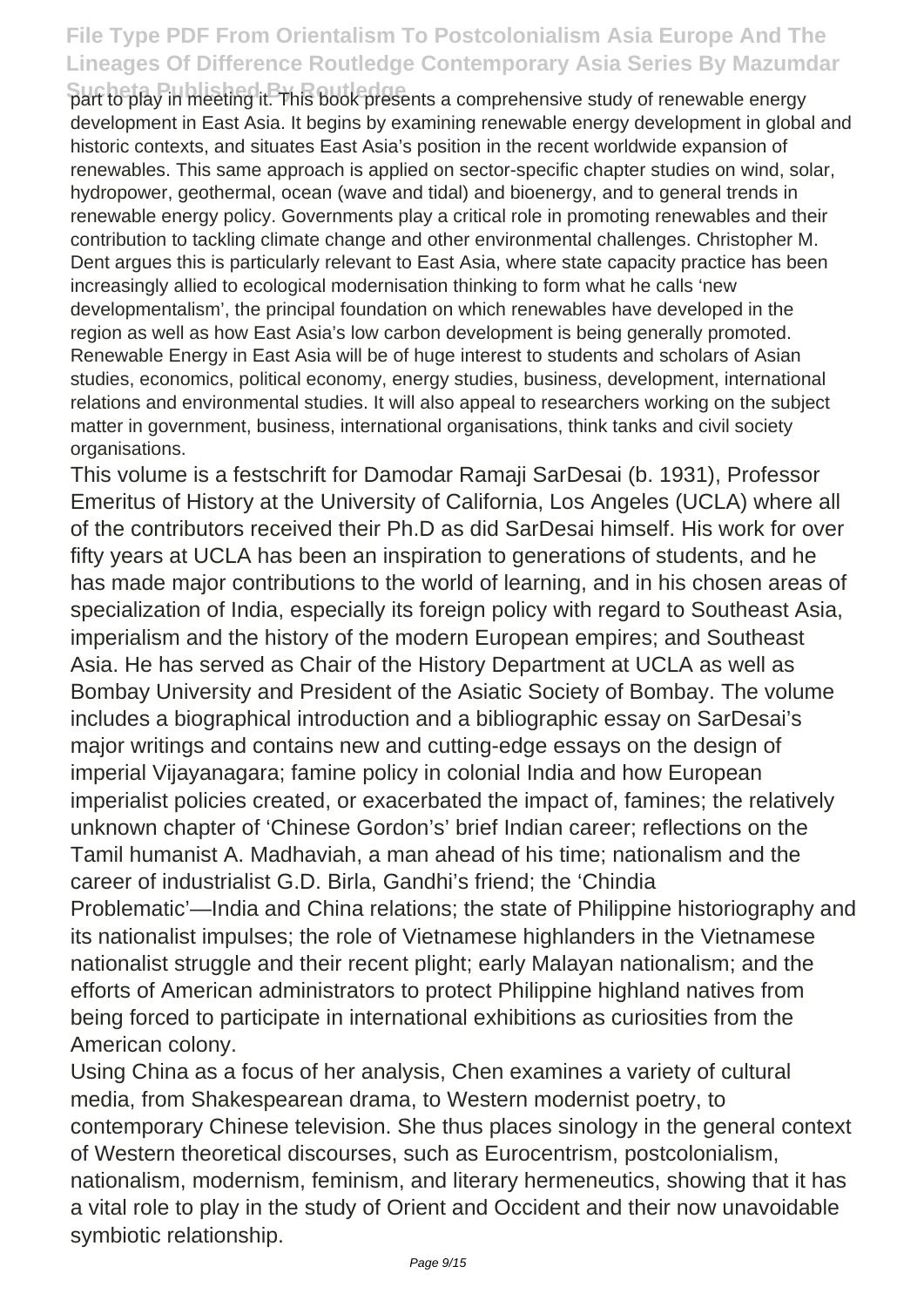**Sucheta Published By Routledge** This book uses a historical and theoretical focus to examine the key of issues of the Enlightenment, Orientalism, concepts of identity and difference, and the contours of different modernities in relation to both local and global shaping forces, including the spread of capitalism. The contributors present eight in-depth studies and a substantial theoretical introduction, utilizing primary and secondary sources in Turkish, Farsi, Chinese, not to mention English, French and German in the effort to engage materials and cultural perspectives from diverse regions. It provides a critical attempt to think through the potentialities and limitations of area-studies and 'civilizational' approaches to the production of knowledge about the modern world, and the often obscured relationship between the fragment and the whole, or the particular and universal. The book is an intervention in one of the most fundamental debates confronting the social science and humanities, namely how to understand global and local historical processes as interconnected developments affecting human actors. From Orientalism to Postcolonialism will be of interest to academics and postgraduate students in Cultural and Postcolonial Studies and Asian studies and Middle Eastern studies.

This book's contribution lies in its careful synthesis of concepts and concrete examples on issues of contemporary concern: terrorism, Orientalism, and Dalit Bahujan movements, and their reception in the popular media as well as in academic literature. Drawing from the latest developments in South Asian literary studies, this book examines the uses of postcolonial theory in understanding the structural transformations enabled by post-9/11 discourses of Orientalism and terrorism; the internal contradictions between South Asian approaches to postcolonialism (Subaltern Studies) and its European adaptations; and the resistance produced by the indigenization of local literary traditions in the work of select South Asian literary figures. The three sub-sections—"discourses," "disjunctures," and "indigenisms"—provide the conceptual space necessary for a thematic guidance of the respective arguments presented in this book. This book will be useful to scholars specializing in South Asian studies, Indian English Literature, Postcolonial Studies, Sociology, and Political Science.

In this incisive and impeccably researched critique of Postcolonialism, Kaiwar argues that subaltern studies itself is marred by orientalism.

Orientalism, as explored by Edward Said in 1978, was a far more complex phenomenon than many suspected, being homogenous along the lines of neither culture nor time. Instead, it is deeply embedded in the collective reimaginings that were?and are?nationalism. The dozen essays in Genealogies of Orientalism argue that the critique of orientalism, far from being exhausted, must develop further. To do so, however, a historical turn must be made, and the ways in which modernity itself is theorized and historicized must be rethought. ø According to Joan W. Scott, author of The Politics of the Veil, the essays in this collection ?develop a remarkable perspective on Edward Said?s Orientalism, placing it in a long historical context of critiques of colonial representations, and deepening our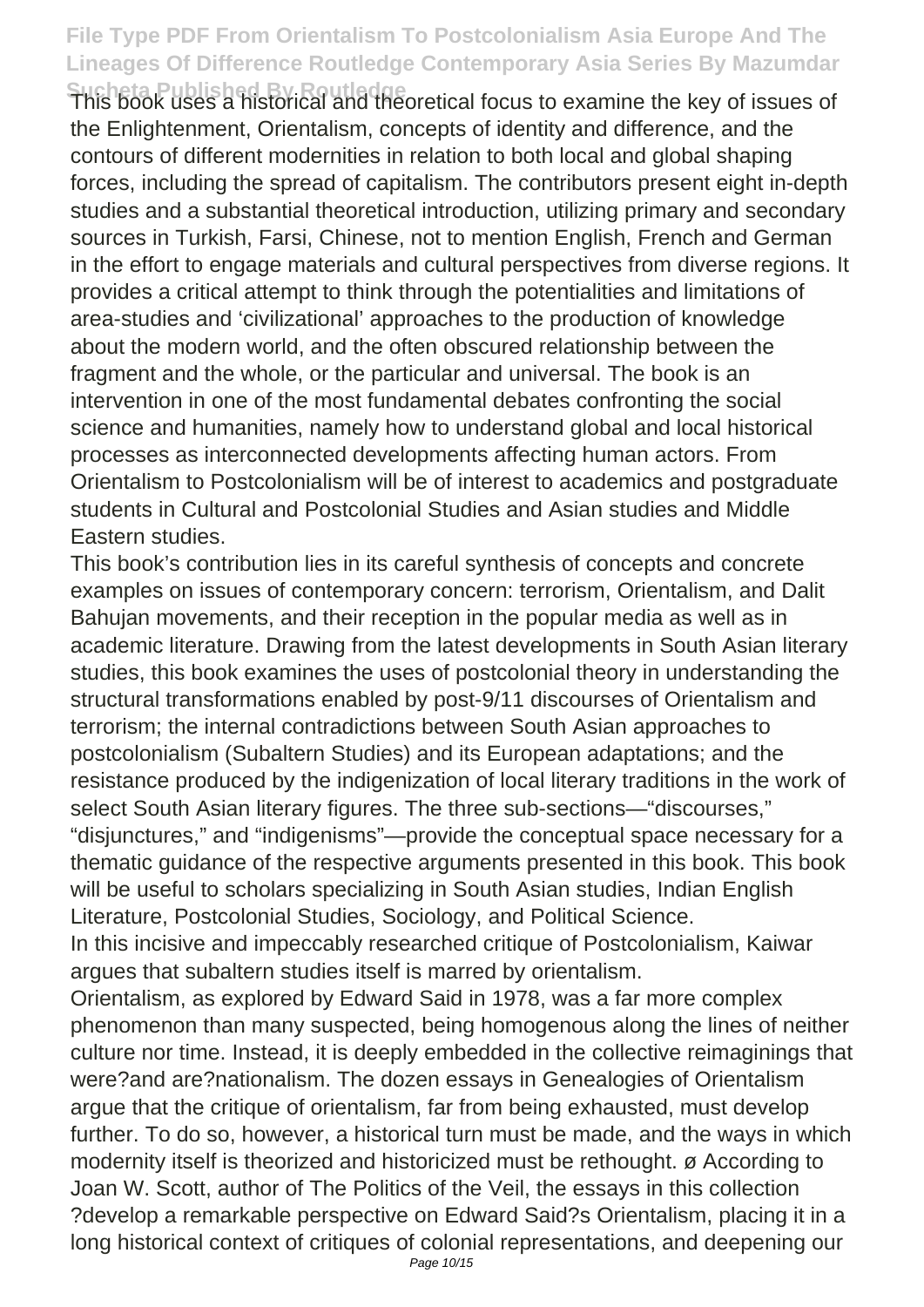Sucheta Published By Routledge<br>understanding of the very meaning of modernity.? Looking beyond the usual geography of colonial theory, this work broadens the focus from the Middle East and India to other Asian societies. By exploring orientalism in literary and artistic representations of colonial subjects, the authors illuminate the multifaceted ways in which modern cultures have drawn on orientalist images and indigenous selfrepresentations. It is in this complex, cross-cultural collision that the overlapping of orientalism and nationalism can be found.

In an era of rapid and extensive globalisation, the world faces a wide range of transboundary problems that require effective collective action. Key among these are threats to human health that do not recognise national borders, and include emerging and re-emerging infections, rising rates of chronic diseases, inadequate access to affordable and safe medicines, spreading anti-microbial resistance and the health effects of climate change. These threats require a transnational response and thus pose significant challenges to global health governance, as well as to long established notions of national sovereignty. This book investigates the neglected question of the impact of a rising Asia on the management of transboundary health problems. The chapters examine the role played by Asia in the governance of a range of global health issues, from development assistance in health, to global health instruments dealing with tobacco control and disease outbreaks, to health research and knowledge products, and the book concludes by examining the broad themes of a rising Asia's role in the complexity of global health governance. The various analyses are tied together by a common focus on Asian countries' use of the sovereignty principle, and seek to understand how traditional notions of national sovereignty can both clash with, and enhance, governance objectives in global health. In addition, the contributors examine the interaction between global, regional and domestic institutions, and present current ideas in Asia on the challenge of governing global health. With an inter-disciplinary approach that combines international relations, public policy and public health, this book will be invaluable to both scholars and policy makers working in these fields, as well as Asian politics, social policy and governance more generally.

The twentieth century has been labelled the 'century of genocide', and according to estimates, more than 250 million civilians were victims of genocide and mass atrocities during this period. This book provides one of the first regional perspectives on mass atrocities in Asia, by exploring the issue through two central themes. Bringing together experts in genocide studies and area specialists, the book looks at the legacy of past genocides and mass atrocities, with case studies on East Timor, Cambodia and Indonesia. It explores the enduring legacies of trauma and societal divisions, the complex and continuing impacts of past mass violence, and the role of transitional justice in the aftermath of mass atrocities in Asia. Understanding these complex legacies is crucial for the region to build a future that acknowledges the past. The book goes on to consider the prospects and challenges for preventing future mass atrocities in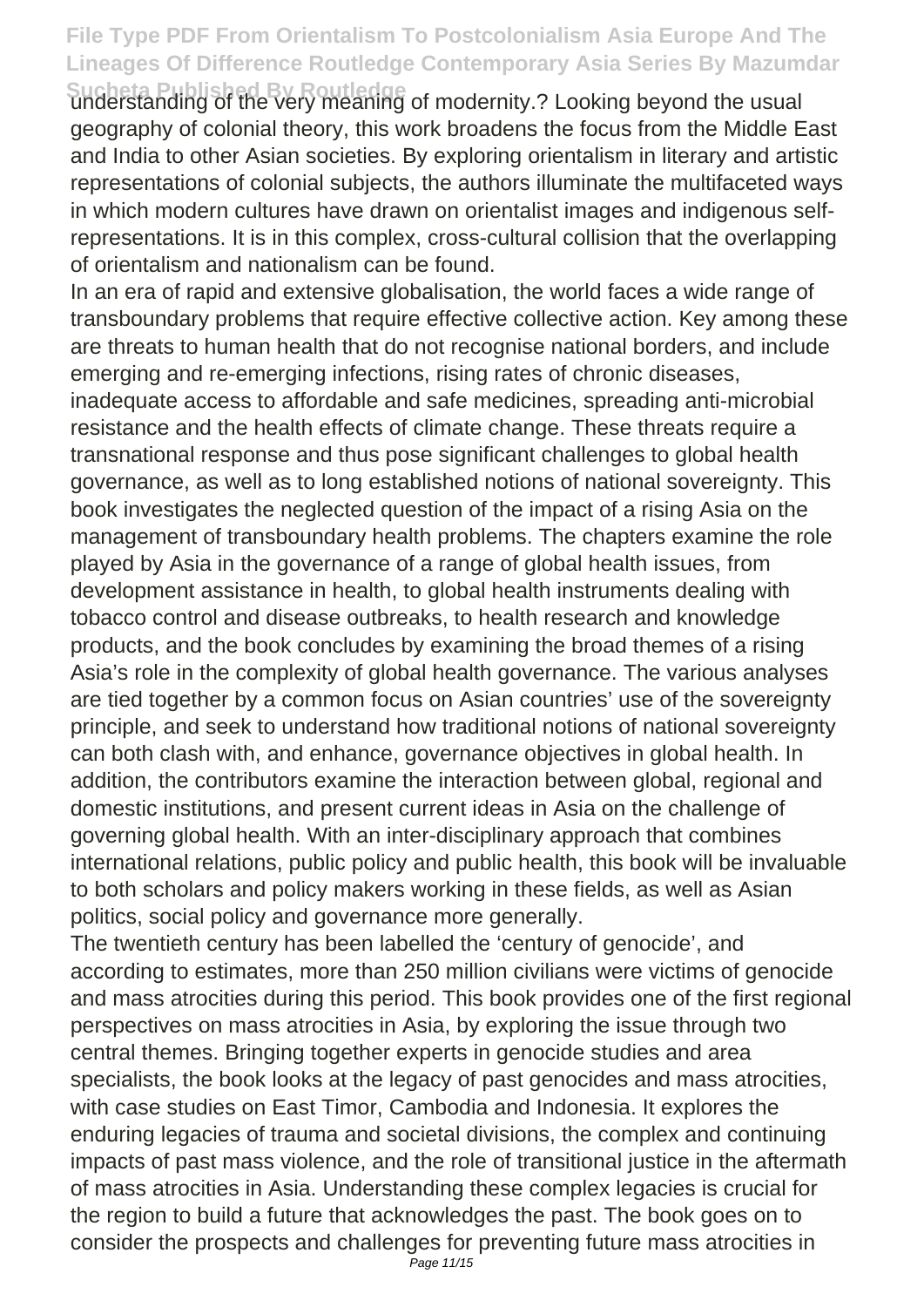Sucheta Published By Routledge<br>Asia, and globally. It discusses both regional and global factors that may impact on preventing future mass atrocities in Asia, and highlights the value of a regional perspective in mass atrocity prevention. Providing a detailed examination of genocide and mass atrocities through the themes of legacies and prevention, the book is an important contribution to Asian Studies and Security Studies. As countries across Asia continue to rise and become more assertive global powers, the role that Higher Education has played, and continues to play, in this process is an issue of growing pertinence. Furthermore, understanding the relationship between Europe and Asia fostered by historical and contemporary knowledge transfer, including Higher Education, is crucial to analysing and encouraging the progress of both regional integration and inter-regional cooperation. With a specific focus on international Higher Education, European Studies in Asia investigates knowledge transfer and channels of learning between Europe and Asia from historical, contemporary and teaching perspectives. The book examines a selection of significant historical precedents of intellectual dialogue between the two regions and, in turn, explores contemporary cross-regional discourses both inside and outside of the official frameworks of the European Union (EU) and the Asia--Europe Meetings (ASEM). Drawing on extensive case studies based on many of his own teaching experiences, Georg Wiessala addresses key questions, such as the nature and construction of the European Studies in Asia curriculum; aspects of 'values', coconstructed learning and adult pedagogy in the discipline of European Studies in Asia; the politics of Asian host cultures, the 'internationalization' of Asian Higher Education and the experiences and expectations of tertiary sector students of this subject in Asia, Australia and New Zealand. In doing so, the author articulates a range of outcomes for the further development of Higher Education cooperation agendas between Asia and Europe, in the discipline of European Studies, and in related fields such as International Relations. This case study-led book makes an original and novel contribution to our understanding of European Studies in Asia. As such, it will be of great interest to students and scholars of Asian Education, Comparative Education, European Studies and International Relations. From Orientalism to PostcolonialismAsia, Europe and the Lineages of DifferenceRoutledge

Centering his analysis in the dynamic forces of modern East Asian history, Kuan-Hsing Chen recasts cultural studies as a politically urgent global endeavor. He argues that the intellectual and subjective work of decolonization begun across East Asia after the Second World War was stalled by the cold war. At the same time, the work of deimperialization became impossible to imagine in imperial centers such as Japan and the United States. Chen contends that it is now necessary to resume those tasks, and that decolonization, deimperialization, and an intellectual undoing of the cold war must proceed simultaneously. Combining postcolonial studies, globalization studies, and the emerging field of "Asian studies in Asia," he insists that those on both sides of the imperial divide must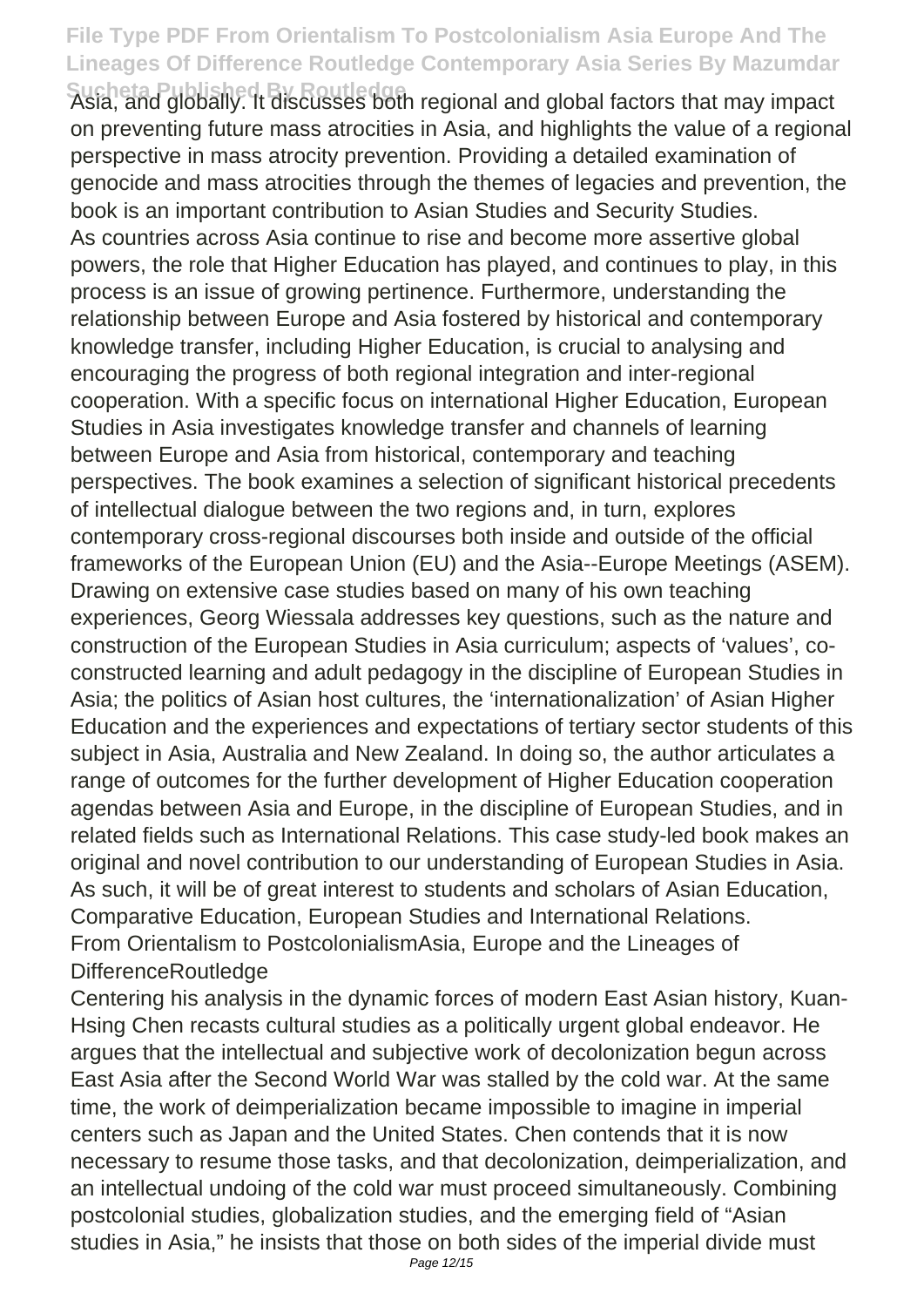Sucheta Published By Routledge<br>assess the conduct, motives, and consequences of imperial histories. Chen is one of the most important intellectuals working in East Asia today; his writing has been influential in Taiwan, South Korea, Hong Kong, Japan, Singapore, and mainland China for the past fifteen years. As a founding member of the Inter-Asia Cultural Studies Society and its journal, he has helped to initiate change in the dynamics and intellectual orientation of the region, building a network that has facilitated inter-Asian connections. Asia as Method encapsulates Chen's vision and activities within the increasingly "inter-referencing" East Asian intellectual community and charts necessary new directions for cultural studies. This book presents the theological contributions of the Federation of Asian Bishops' Conferences (FABC), a transnational body comprising fifteen Asian Catholic bishops' conferences as full members and ten associate members. The book introduces the contemporary context of Asia and represents a complete reworking of the author's approach to the FABC's way of being church and doing theology in Asia. The emphasis of the book is on the postcolonial dimensions of Asia and the challenges and implications of decolonization for shaping a postcolonial Asian church and way of theologizing. The book also addresses the challenges of religious pluralism for the FABC and the FABC's prophetic response--seeking to be a sacrament of unity and harmony amid much strife, violence, and conflict. Finally, the book discusses new challenges and possibilities for the FABC as it looks ahead. Tan explores the challenges and implications of migration, transient migration, online and virtual communities, and insider movements for shaping the future of the FABC's approach to theology. More than three decades after its first publication, Edward Said's groundbreaking critique of the West's historical, cultural, and political perceptions of the East has become a modern classic. In this wide-ranging, intellectually vigorous study, Said traces the origins of "orientalism" to the centuries-long period during which Europe dominated the Middle and Near East and, from its position of power, defined "the orient" simply as "other than" the occident. This entrenched view continues to dominate western ideas and, because it does not allow the East to represent itself, prevents true understanding. Essential, and still eye-opening, Orientalism remains one of the most important books written about our divided world.

From the 1980s onwards, a tide of democratization swept across the Asian region, as the political strongmen who had led since the end of World War II began to fall. Although it is generally assumed that once authoritarian leaders no longer hold power, the political landscape will drastically change and the democratic transition will simply be a matter of time, this book shows that the move towards democracy in Asia has by no means been linear process, and there have been a number of different outcomes that reflect the vastly divergent paths towards liberalization the Asian nations have followed. This book examines seven countries that were previously under authoritarian or semi-authoritarian rule, but then followed very different trajectories towards increasing liberalization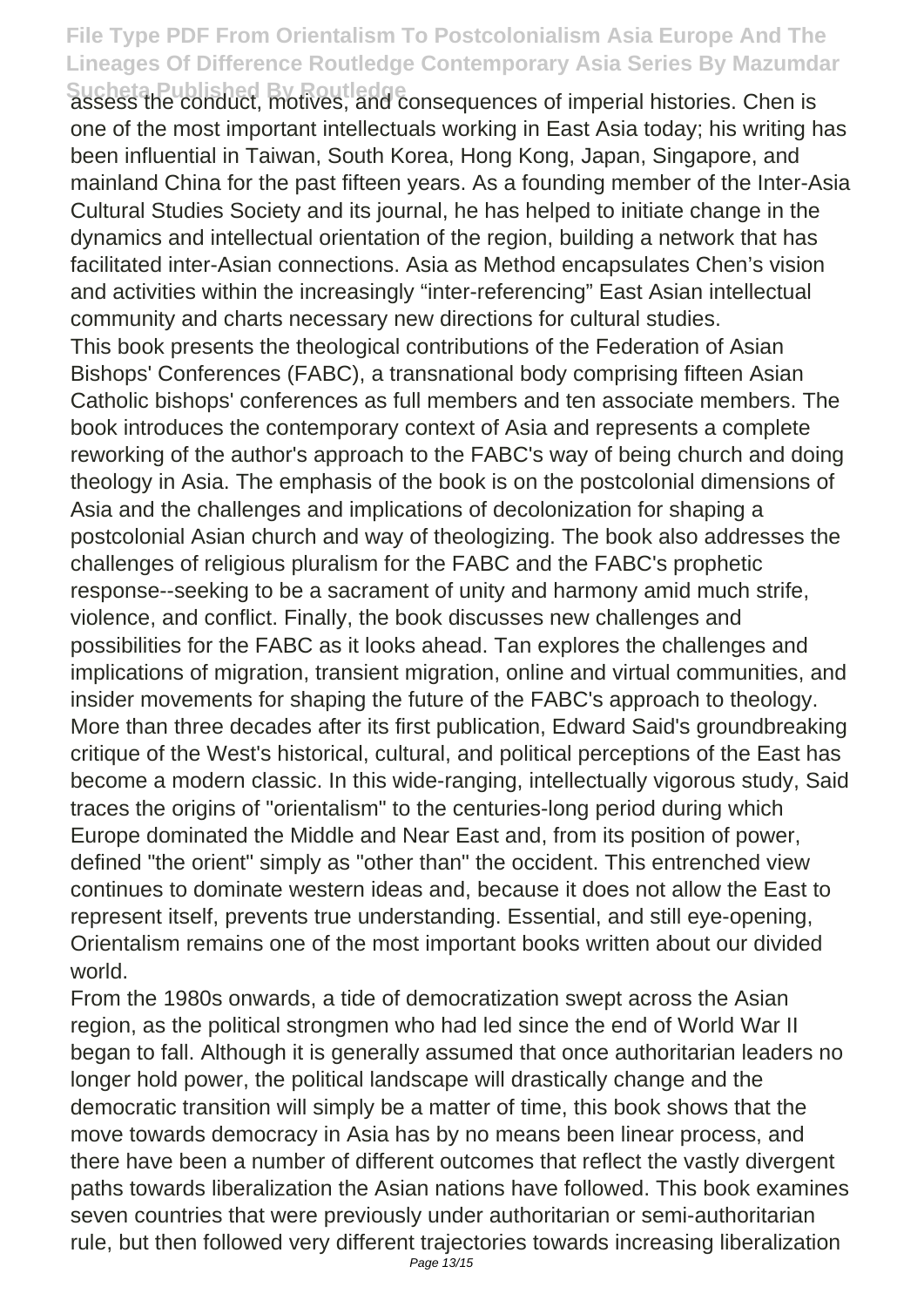Sucheta Published By Routledge<br>after the fall of political strongmen: South Korea, Taiwan, China, the Philippines, Indonesia, Malaysia and Thailand. Importantly, the case studies reveal the factors that may enable transition to a more democratic system, and alternatively, the factors that inhibit democratic transition and push countries down a more authoritarian path. In turn, three key models that follow the fall of a political strongman emerge: democratization with substantial political reform and consolidation; democratization with limited political reform, leading to weak democratic institutions and instability; and an alternative political system with sustained authoritarianism. By tracing these very different paths and outcomes in the wake of a strongman's fall, the contributors present valuable information for countries on the course towards democratization, as well as governments and organisations who work to facilitate this process. This book will be welcomed by students and scholars interested in Asian politics, governance and democratization studies.

Orientalism refers to the imitation of aspects of Eastern cultures in the West, and was devised in order to have authority over the Orient. The concept of Re-Orientalism maintains the divide between the Orient and the West. However, where Orientalism is based on how the West constructs the East, Re-Orientalism is grounded on how the cultural East comes to terms with an orientalised East. This book explores various new forms, objects and modes of circulation that sustain this renovated form of Orientalism in South Asian culture. The contributors identify and engage with recent debates about postcolonial South Asian identity politics, discussing a range of different texts and films such as The White Tiger, Bride & Prejudice and Kama Sutra: A Tale of Love. Providing new theoretical insights from the areas of literature, film studies and cultural and discourse analysis, this book is an stimulating read for students and scholars interested in South Asian culture, postcolonial studies and identity politics. A UN report recently found that the Asia Pacific is the world's most disasterprone region. Indeed, considering that the region accounts for more than half of the total number of disasters in the world, building capacity and resilience to mitigate the devastating impact of disasters is a pressing task for local actors. This book takes a regional, multidisciplinary and multi-actor approach to improve understandings of how various actors respond to natural and human-induced disasters in the Asia-Pacific region. It examines the ideas and activities of four different categories of agents: civil society; military and state institutions; local cultural knowledge and the media; and economic initiatives, and these themes are approached from various academic disciplines, ranging from anthropology and cultural studies to economics, human geography and political science. The contributors draw their findings from a variety of countries in the region, including China, Fiji, India, Indonesia, Japan, Myanmar and Samoa, and importantly, focus on the interconnection between vulnerability and resilience. In turn, the book highlights how the nature and magnitude of disasters are influenced by social conditions, and aims to contribute to policies that prioritize development